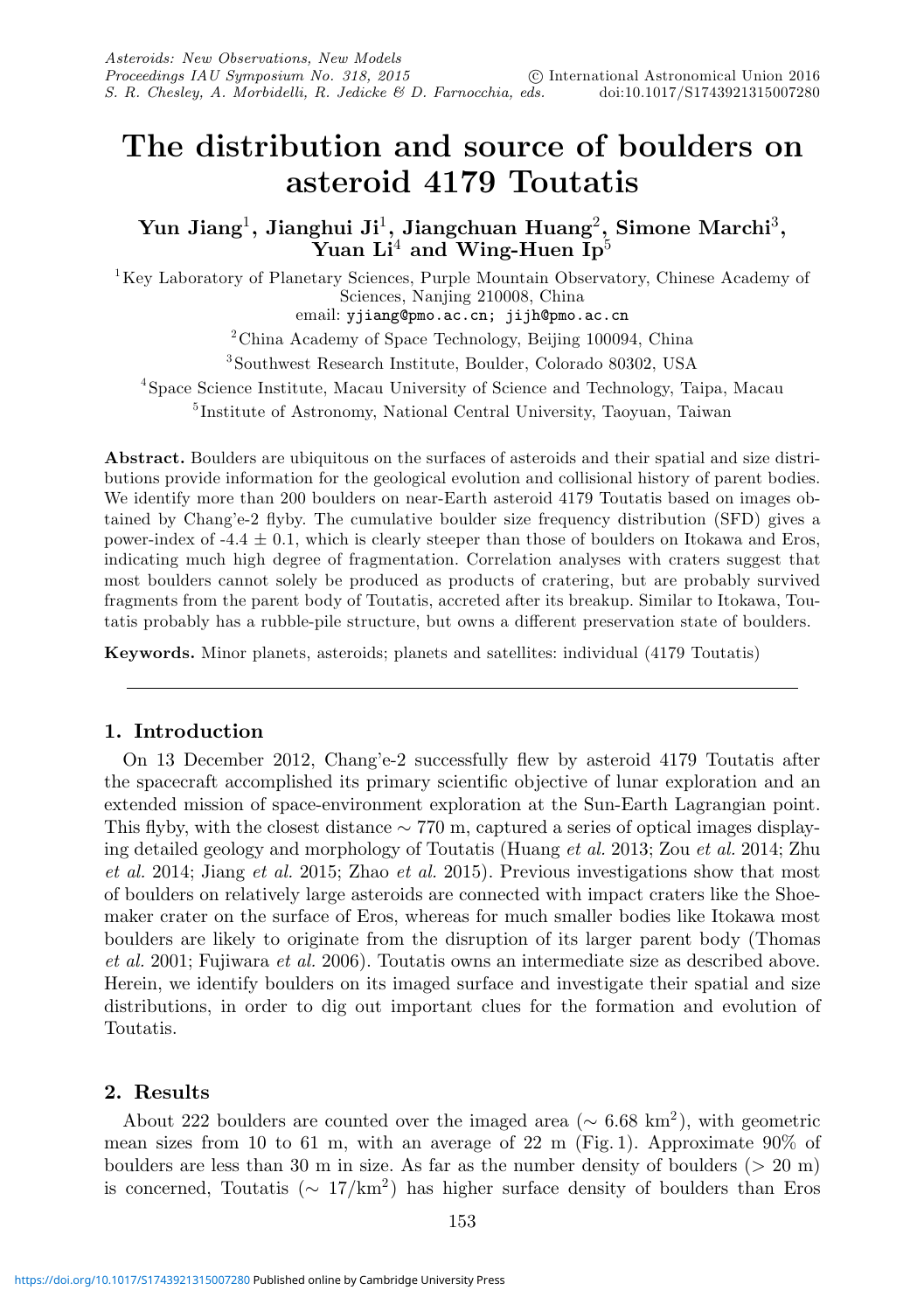

**Figure 1.** The distribution of boulders on the surface of Toutatis. a. The first panoramic image of Toutatis captured by Chang'e-2. b. The sketch map shows Toutatis' outline, where a total of 222 boulders identified is marked up, with two largest boulders (black arrows) near the neck region.



**Figure 2.** The cumulative SFD of boulders per unit area for Toutatis. a. All boulders give the power-law index of the best fit  $-4.4 \pm 0.1$  for boulders  $> 20$  m, since the distribution rolls over at less than 20 m due to incompletely counting. b. The boulders on head and body give the power-law index of  $-3.9 \pm 0.2$  and  $-4.5 \pm 0.1$ , respectively.

 $({\sim}2/\text{km}^2)$ , but lower than Itokawa ( ${\sim}30/\text{km}^2$ ). The cumulative size-frequency distribution (SFD) per unit area exhibits a slope (power-index) of -4.4  $\pm$  0.1 for boulders  $> 20$ m, since the distribution rolls over  $at < 20$  m due to incompletely counting. In addition, head and body give slopes of cumulative SFD of boulders above 20 m as  $-3.9 \pm 0.2$  and  $-4.5 \pm 0.1$ , respectively (Fig. 2).